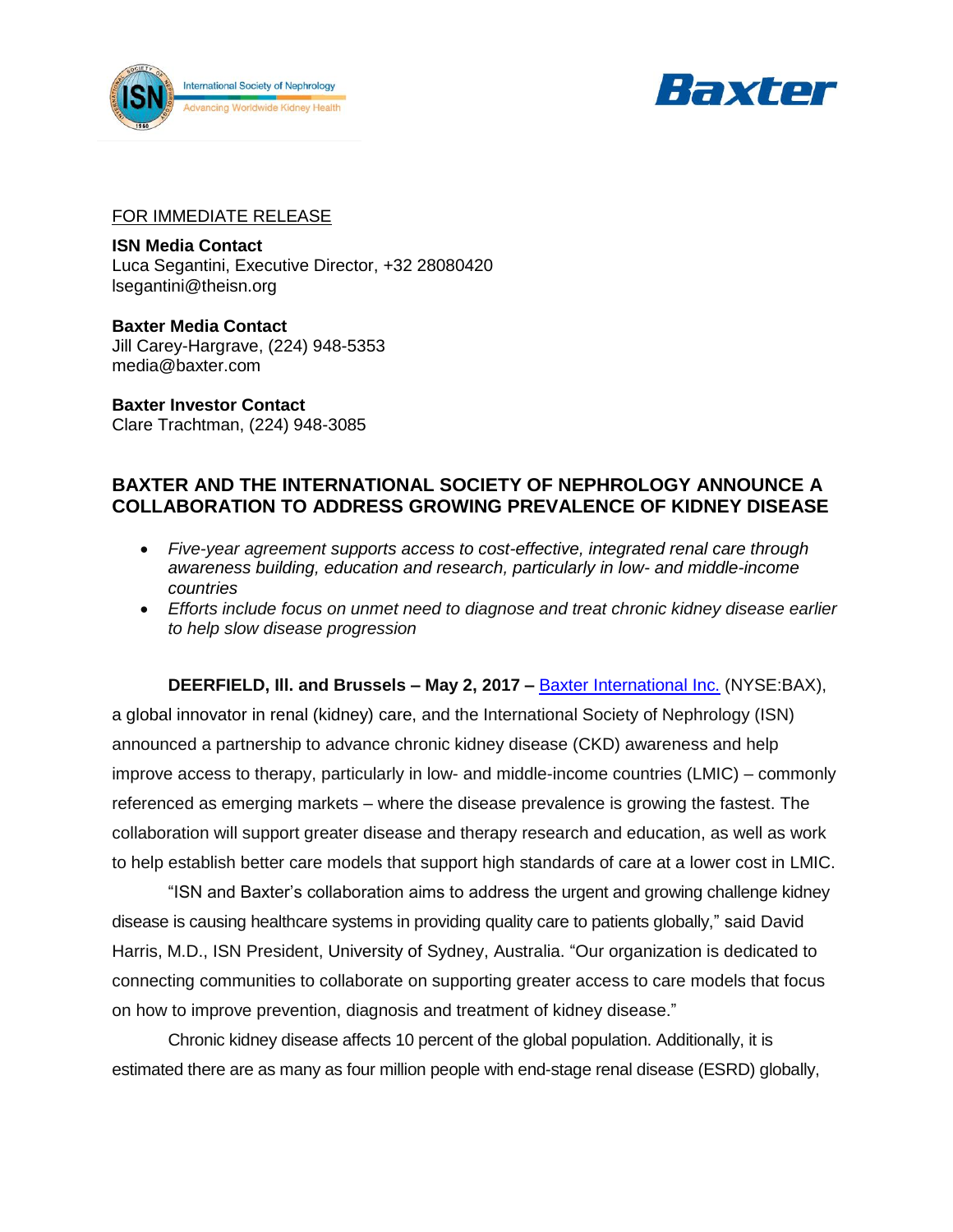



which is the last stage of the disease progression and requires dialysis or a kidney transplant to stay alive. It's further estimated that millions more go undiagnosed and untreated globally.

"It is Baxter's goal to make renal care available to people in need, while driving better outcomes through new standards," said Laura Angelini, general manager, Baxter's Renal Care business. "Our partnership with ISN moves us closer to this goal by combining Baxter's clinical and innovation expertise with ISN's educational and research expertise in a truly transformative approach to increasing access to care worldwide."

## **About Baxter**

Baxter provides a broad portfolio of essential healthcare products across its portfolio, including acute and chronic dialysis therapies; sterile IV solutions; infusion systems and devices; parenteral nutrition therapies; inhaled anesthetics; generic injectable pharmaceuticals; and surgical hemostat and sealant products. The company's global footprint and the critical nature of its products and services play a key role in expanding access to healthcare in emerging and developed countries. Baxter's employees worldwide are building upon the company's rich heritage of medical breakthroughs to advance the next generation of healthcare innovations that enable patient care.

### **About ISN**

The International Society of Nephrology (ISN) is a philanthropic organization dedicated to advancing worldwide kidney health. We do this for all our stakeholders by:

- BRIDGING THE GAPS of available care through advocacy and collaborations with our global partners
- BUILDING CAPACITY in healthcare professionals via granting programs, education and research
- CONNECTING OUR COMMUNITY to develop a stronger understanding of the management of kidney disease.

With over 10,000 professional members from over 160 countries, the ISN represents a wide international network and an efficient platform for timely scientific exchange, debate and communication between healthcare professionals involved in preventing and treating kidney